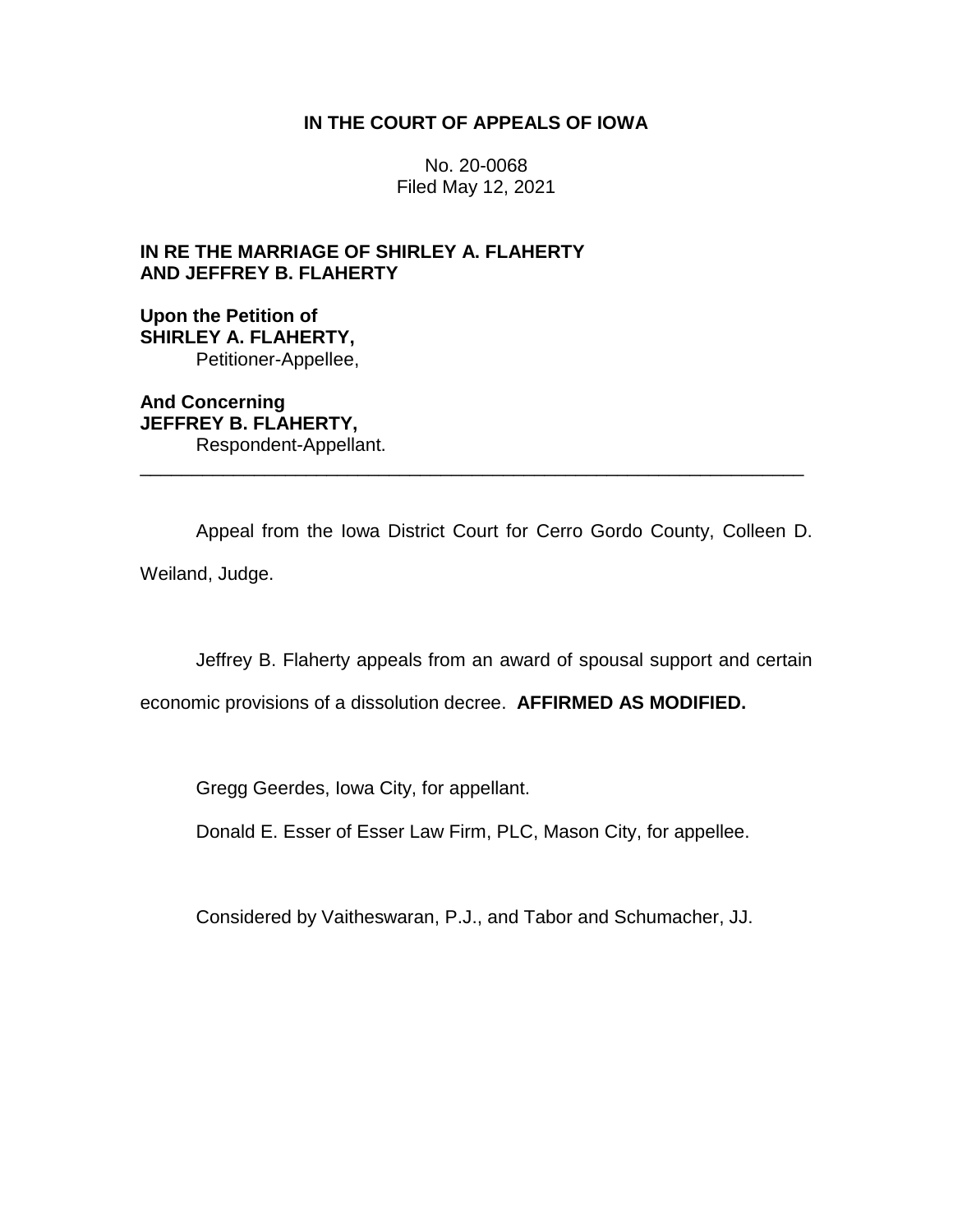### **SCHUMACHER, Judge.**

Jeffrey Flaherty appeals from an award of spousal support and certain economic provisions of a dissolution decree, including the approval of a Qualified Domestic Relations Order (QDRO), the amount of the cash settlement to offset Jeffrey's receipt of personal property, and the award of attorney fees. Upon our de novo review, we find it equitable to affirm the monthly amount of spousal support but modify its duration. We reduce the property equalization payment to reflect the agreement recited on the record. We affirm the other provisions of the dissolution decree. We decline to award appellate attorney fees.

## **I. Facts & Prior Proceedings**

At the time of the dissolution of marriage in late 2019, Jeffrey and Shirley Flaherty had been married for twenty-six years. Shirley was fifty-one years old and Jeffrey was fifty-three years old. They have two adult sons who were twenty-six and twenty-nine. Both of their sons are self-sufficient.

Before the marriage, Jeffrey graduated from high school and earned his bachelor's degree from the University of Northern Iowa in 1989. Shirley graduated from high school and then completed a ten-month secretarial certification program. After receiving her certificate, she worked as a secretary and part-time at a pizza restaurant where she met Jeffrey, who was the restaurant manager.

Jeffrey and Shirley married in 1993. Early in the marriage, Jeffrey worked primarily as a sales representative, working for various companies, including a multi-level marketing company, a car dealership, and a water treatment system company. Early in the marriage, Shirley primarily stayed at home with the children when they were young. Shirley worked from the home, starting her own childcare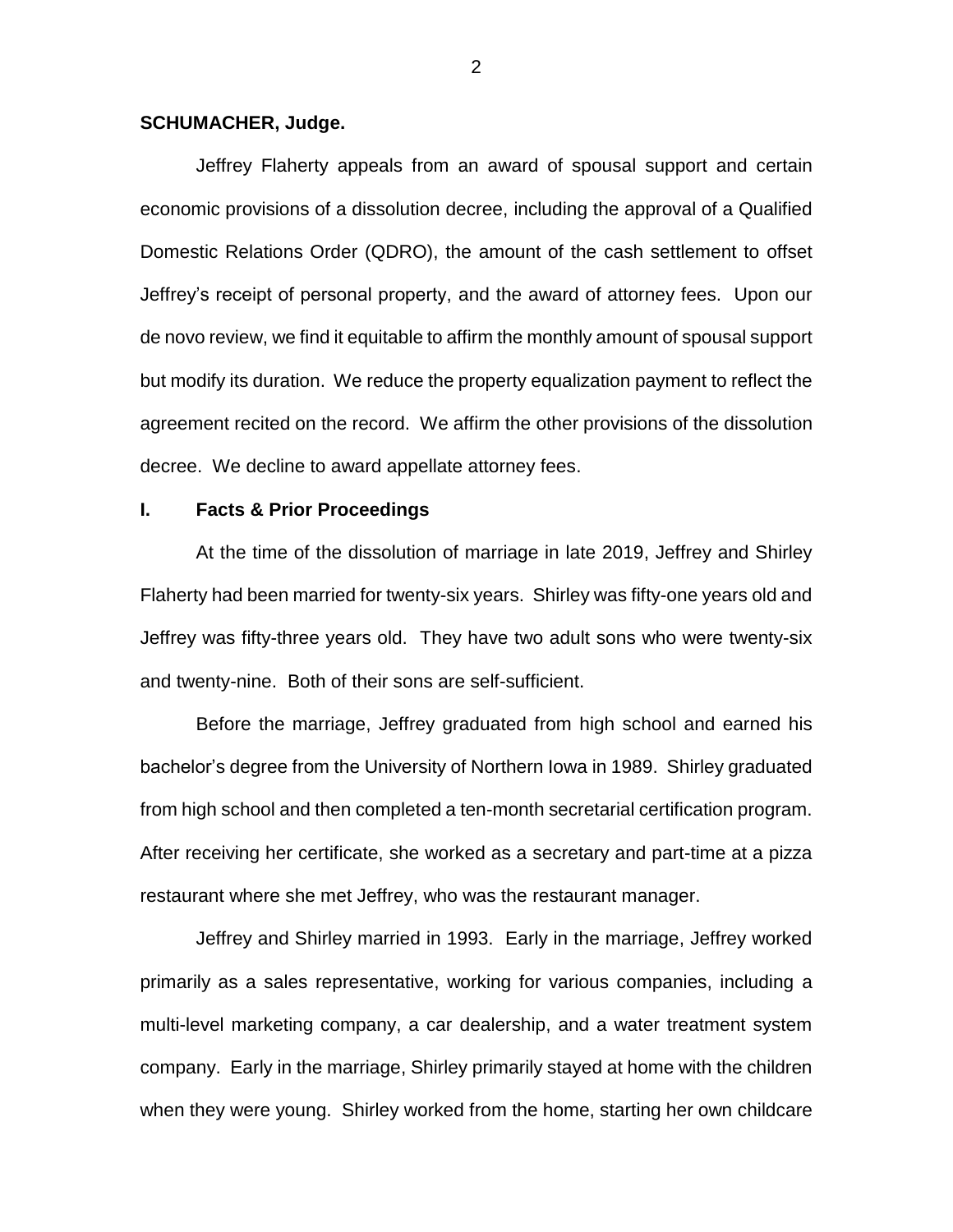business and doing other side jobs such as landscaping, property management, house cleaning, and multi-level marketing.

In 1999, Jeffrey obtained employment at Kraft Heinz, and the parties moved from Minnesota to Mason City. They have lived in Mason City since and in the marital home for approximately the last fifteen years. During the marriage, the parties lived within their means, accumulating little debt and enjoying a comfortable lifestyle. Their sons were involved in extracurricular activities such as band, choir, and traveling sports. They vacationed about once per year. Jeffrey and Shirley supported their sons through college.

At the time of trial, Jeffrey had been employed at Kraft Heinz for approximately twenty years. Jeffrey started at Kraft Heinz as a team member working on the factory floor. He worked his way up to his current position in logistics, where he is responsible for the long-term planning and scheduling of the manufacturing lines. Jeffrey's employment at Kraft Heinz affords him a 401(k) plan, a pension plan, and a health savings account. His salary in 2018 was \$81,690.

Jeffrey finds the obligations of his employment stressful. He consistently works fifty to sixty hours per week. The recent merger between Kraft and Heinz has made his job more demanding, with fewer employees in the logistics department and the introduction of new products. Jeffrey feels the stress from his job has negatively affected his health. He suffers from anxiety and high blood pressure. He has received medical treatment for these conditions and takes medication to address his symptoms. He is also a cancer survivor. His cancer is in remission.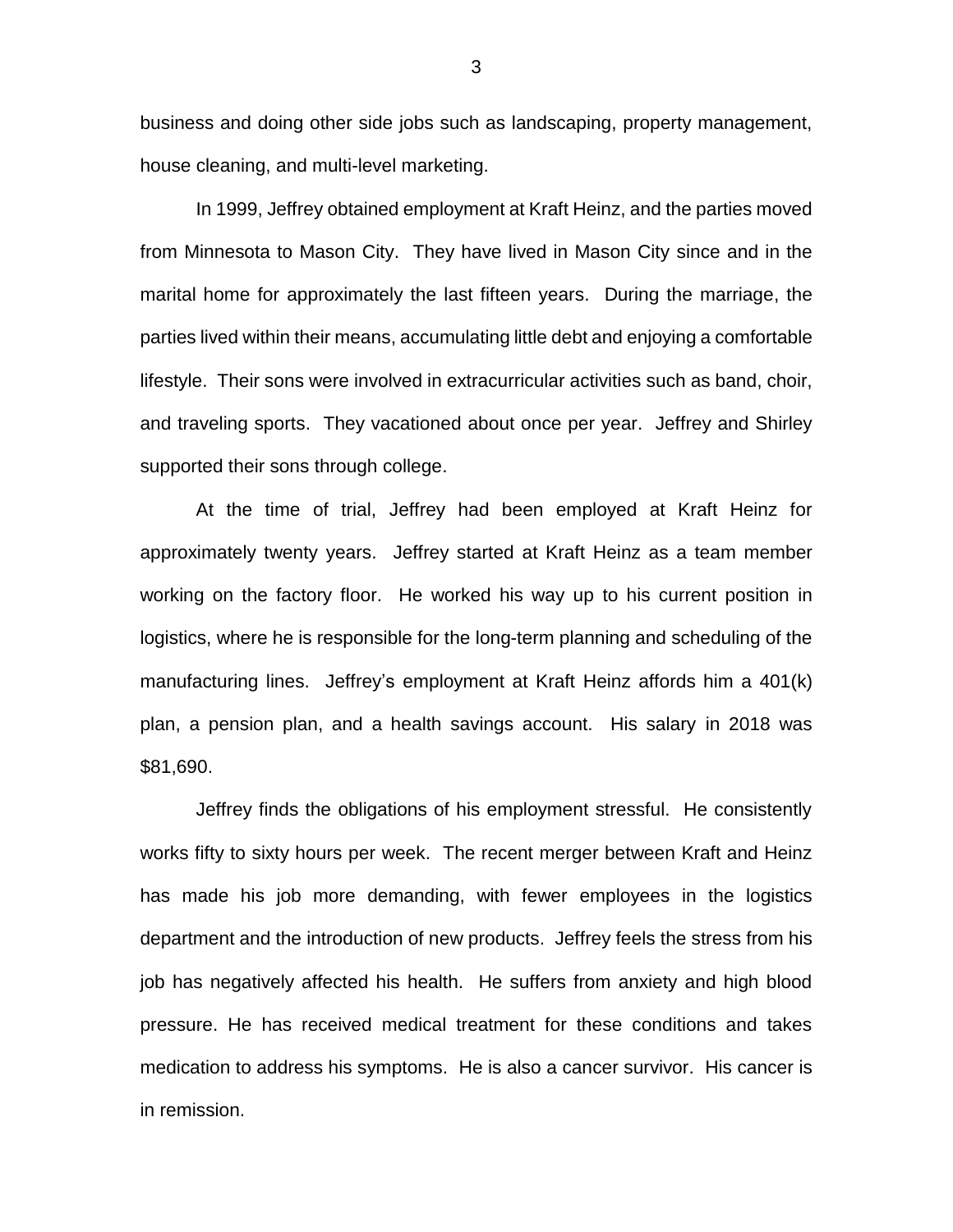The parties also operated a successful eBay business from the home, buying and selling collectible farm toys. The business began in 2005, and Jeffrey spent approximately four hours per day on the eBay business. Shirley also contributed daily to this business. In recent years, the parties reported about \$500,000 in revenue and \$35,000 in pre-tax income from the business per year.

At the time of trial, Shirley had worked for the Mason City School District for approximately eighteen years, where she has been a para-educator working with children with developmental needs. Shirley is in good health. Her employment is an hourly position, and she works thirty-five hours per week during the school year. Her pay is distributed pro-rata over the calendar year. During the summer, she provides custodial services for the school. Her summer employment pays roughly fifteen dollars per hour. During the summer, she can set her own schedule and has typically worked thirty hours per week. Through her employment with the school district, she receives health insurance and Iowa Public Employees' Retirement System (IPERS) benefits. Shirley has also worked part-time at Target in the photography department. The job pays thirteen dollars an hour, and her hours are flexible, allowing her to choose the number of hours she wants. In the past, she worked about sixteen hours per week; however, she was not currently working at Target at the time of trial.

The parties separated in May 2018. Shirley filed her petition seeking a dissolution of marriage from Jeffrey on August 14, 2018. Trial was held on July 25, 2019, and the district court entered its decree on September 30. The district court's decree required that Jeffrey pay spousal support to Shirley in the amount of \$1000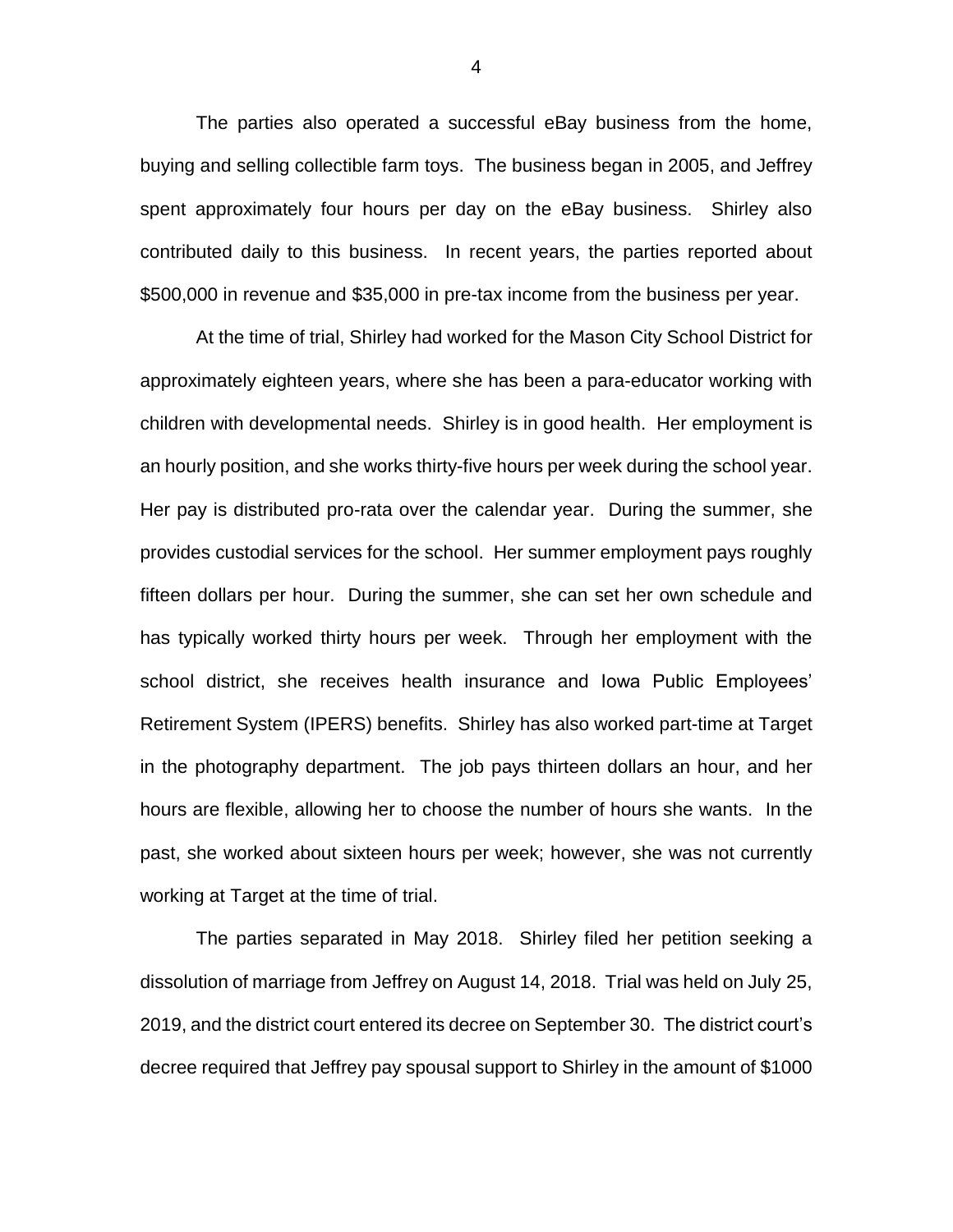per month, with spousal support terminating "upon either party's death, or upon [Shirley's] remarriage or romantic cohabitation."

Shortly after the court entered its decree, both parties filed motions pursuant to Iowa Rule of Civil Procedure 1.904. The district court issued its ruling on the motions on December 19. Jeffrey appealed. 1 Jeffrey argues the district court acted inequitably in awarding Shirley \$1000 per month in traditional spousal support and believes short-term spousal support in a lesser amount is more appropriate. Jeffrey also takes issue with certain economic provisions of the property distribution. Finally, Jeffrey contests the award of attorney fees to Shirley.

On March 10, 2020, subsequent to Jeffrey filing his initial appeal, Shirley submitted a proposed QDRO, which the court approved. On March 23, Jeffrey filed an objection, and the order was vacated. On April 9, following an unrecorded hearing, the district court issued an order re-approving the QDRO. Jeffrey also appealed this order.<sup>2</sup> A motion to consolidate the two appeals was filed May 5, and the two pending appeals have been consolidated into the present appeal.<sup>3</sup>

## **II. Standard of Review.**

 $\overline{a}$ 

We review dissolution proceedings de novo. Iowa R. App. P. 6.907; *In re Marriage of Becker*, 756 N.W.2d 822, 824–25 (Iowa 2008). We give weight to the factual findings of the district court, especially when considering the credibility of

<sup>&</sup>lt;sup>1</sup> Jeffrey filed his initial appeal arising from the dissolution decree and subsequent rule 1.904 ruling on January 13, 2020. This appeal was designated Supreme Court No. 20-0068. Shirley did not appeal.

 $2$  Jeffrey filed his appeal arising from the QDRO order on April 13, 2020. This second appeal was designated Supreme Court No. 20-0611.

<sup>&</sup>lt;sup>3</sup> The two appeals have been consolidated into the instant appeal, No. 20-0068.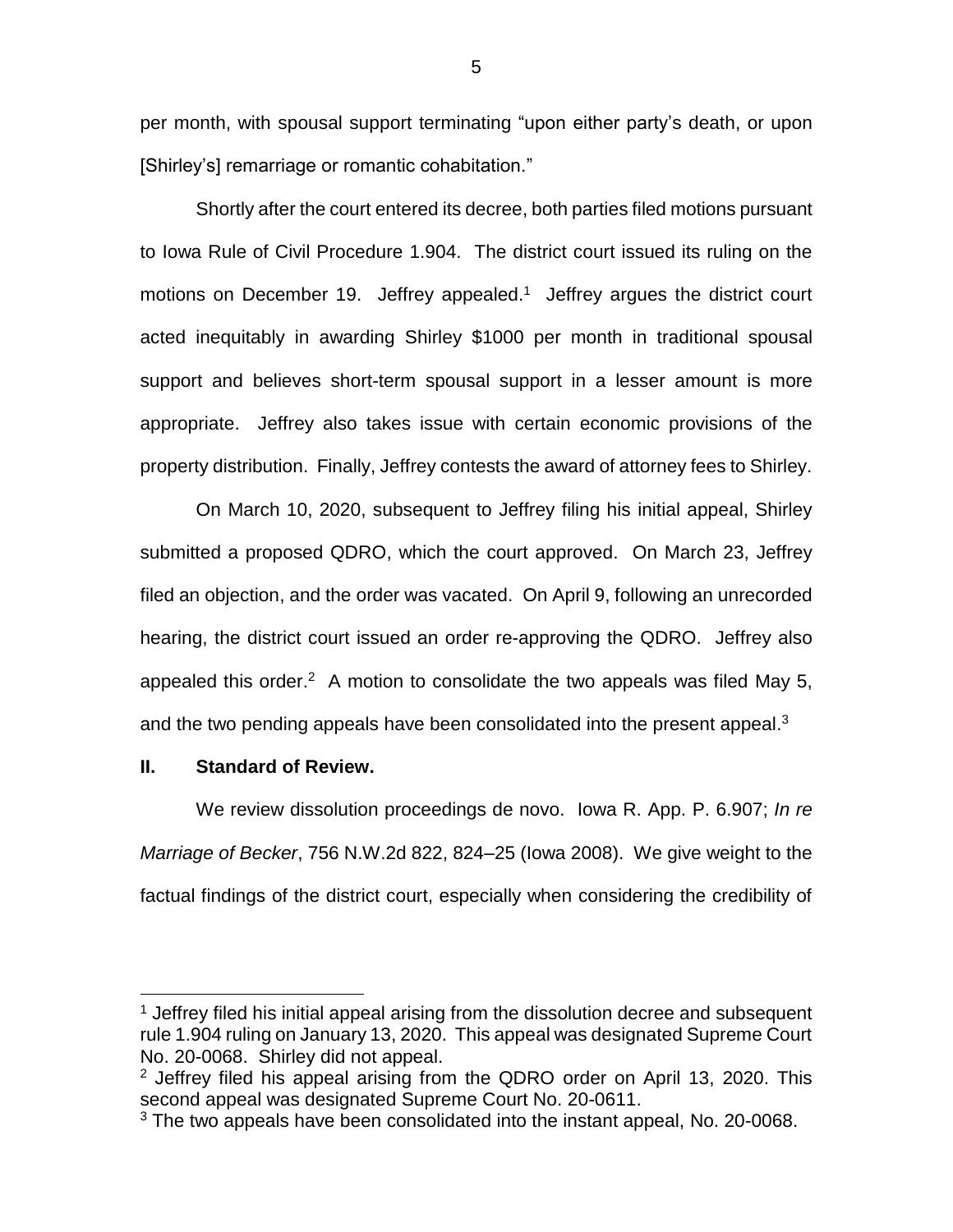witnesses, but are not bound by them. Iowa R. App. P. 6.904(3)(g); *In re Marriage of Fennelly*, 737 N.W.2d 97, 100 (Iowa 2007).

#### **III. Analysis.**

#### **A. Spousal Support**

Whether to award spousal support lies in the discretion of the district court. *In re Marriage of Gust*, 858 N.W.2d 402, 408 (Iowa 2015); *Becker*, 756 N.W.2d at 825. "[W]e accord the trial court considerable latitude in making th[e] determination [of spousal support] and will disturb the ruling only when there has been a failure to do equity." *In re Marriage of Olson*, 705 N.W.2d 312, 315 (Iowa 2005) (citation omitted).

In awarding spousal support of a limited or indefinite length, the district court is required to consider the statutory factors enumerated in Iowa Code section 598.21A (2018). These factors include: (1) the length of the marriage; (2) the age, physical, and emotional health of the parties; (3) the property division; (4) the educational level of the parties at the time of the marriage and at the time the dissolution action is commenced; (5) the earning capacity of the party seeking support; (6) the feasibility of the party seeking support becoming self-supporting at a standard of living reasonably comparable to that enjoyed during the marriage; and (7) the tax consequences to each party. Iowa Code § 598.21A.

The factors are not to be considered in isolation but together within the context of the entire record and each case's particular facts and circumstances. *Gust*, 858 N.W.2d at 408; *Becker*, 756 N.W.2d at 825–26; *In re Marriage of Miller*, 532 N.W.2d 160, 162 (Iowa Ct. App. 1995) ("[Spousal support] is not an absolute right; an award depends upon the circumstances of each particular case.").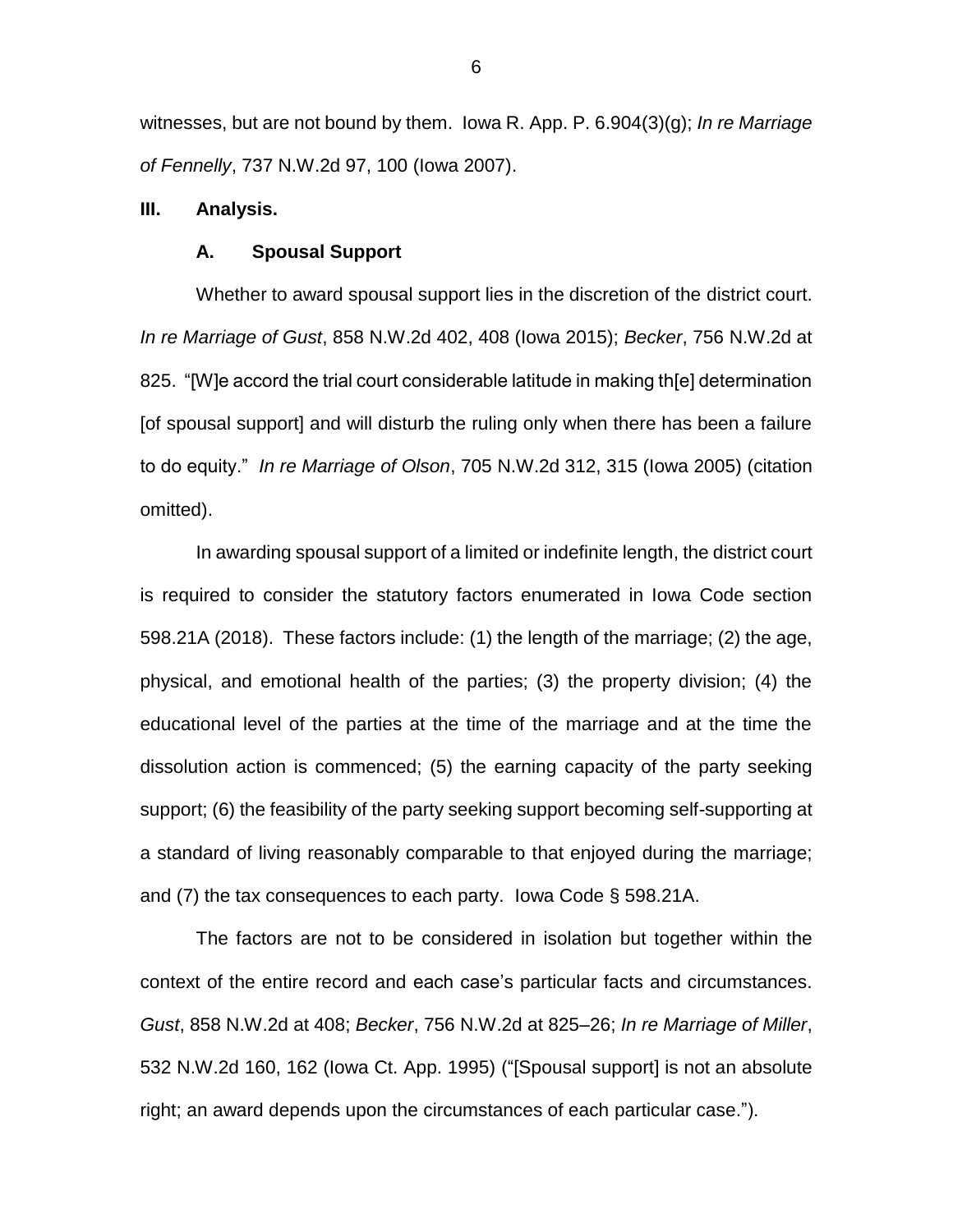Jeffrey argues for a reduction in both the duration and the amount of spousal support. He does not urge a complete elimination of the spousal support award. Jeffrey requests this court reduce Shirley's spousal support award to \$600 per month for a period of two years. Upon our de novo review, in order to do equity between Shirley and Jeffrey, we leave the monthly amount of the spousal support award undisturbed but modify the duration of the spousal support ordered by the district court to a period of five years, based on the analysis that follows.

The district court awarded Shirley what is characterized as "traditional" spousal support—supposal support of \$1000 per month to "terminate upon either party's death, or upon [Shirley's] remarriage or romantic cohabitation." *See Gust*, 858 N.W.2d at 415 (explaining "traditional spousal support is ordinarily unlimited in duration except upon the remarriage of the payee spouse, or death of either party"). "The purpose of a traditional or permanent [spousal support] award is to provide the receiving spouse with support comparable to what he or she would receive if the marriage continued." *Id.* at 408 (citation omitted).

In marriages of long duration, "[t]he imposition and length of an award of traditional [spousal support] is primarily predicated on need and ability." *Id.* at 411 (alteration in original) (citation omitted); *see also In re Marriage of Hitchcock*, 309 N.W.2d 432, 436–37 (Iowa 1981). Need is measured by the ability of a spouse to become self-sufficient at "a standard of living reasonably comparable to that enjoyed during the marriage." Iowa Code § 598.21A(1)(f); *accord Gust*, 858 N.W.2d at 411 (noting the standard is "objectively and measurably based upon the predivorce experience and private decisions of the parties"). The court considers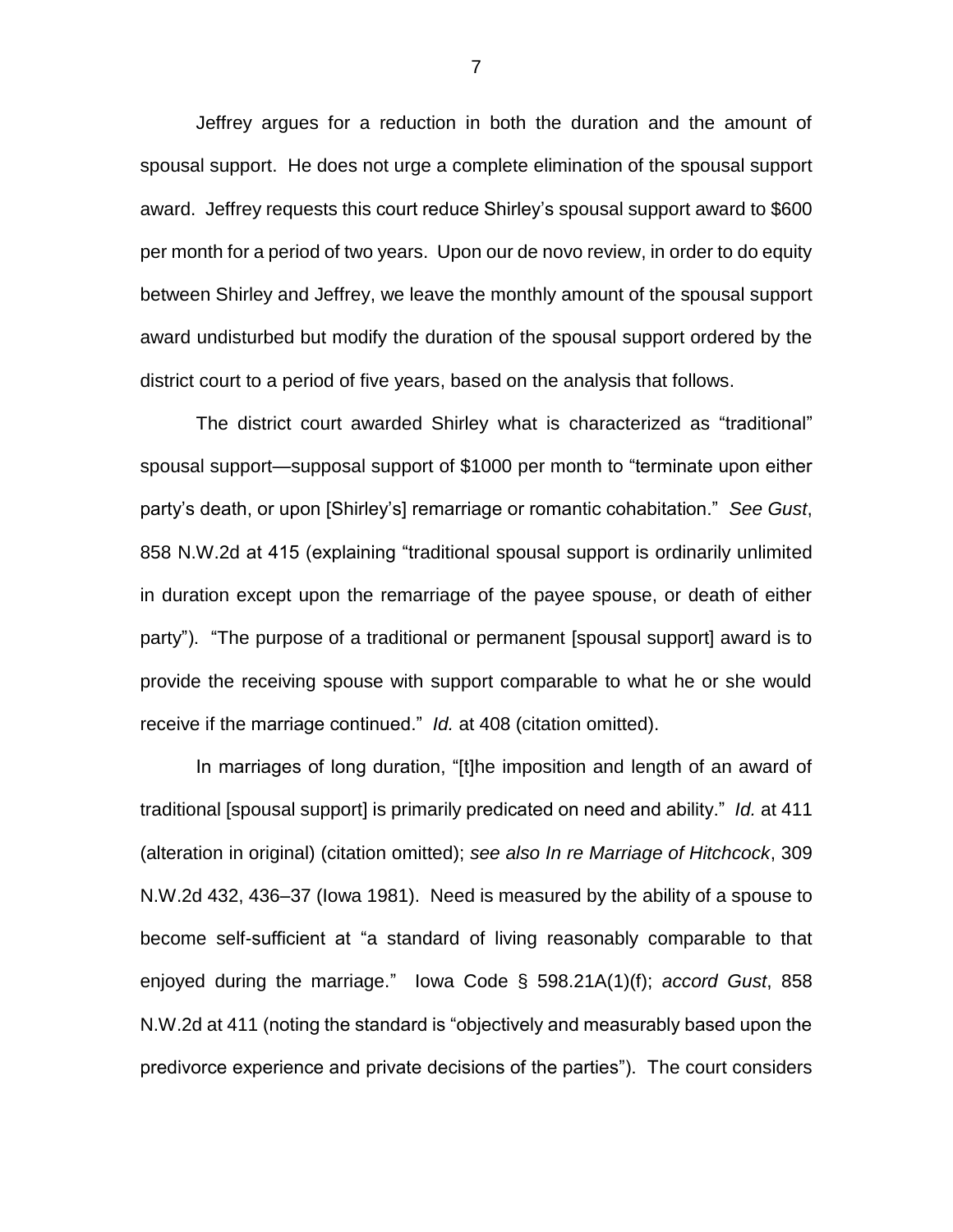each party's earning capacity and each party's present standard of living and ability to pay balanced against the relative needs of the other. *See id.* at 411–12.

As a threshold matter to our analysis, we begin with the length of the marriage. Because the "life patterns" and economic consequences of marriage become more significant as the marriage continues, the duration of the marriage is an important first factor in considering an award of traditional spousal support. *Id.* at 410; *In re Marriage of Francis*, 442 N.W.2d 59, 63–64 (Iowa 1989). At the time of the dissolution, Jeffrey and Shirley had been married for twenty-six years, warranting consideration of traditional spousal support. *See Gust*, 858 N.W.2d at 410–11 (explaining that generally speaking, "marriages lasting twenty or more years commonly cross the durational threshold" for consideration of traditional spousal support).

We turn next to the amount of support awarded. The district court assigned an expected net monthly income of \$2110 for Shirley and \$5025 for Jeffrey, leaving a disparity of income of \$2915.<sup>4</sup> The court found the disparity warranted an award of support in the amount of \$1000—roughly thirty-four percent of the income disparity between the spouses. *See id.* at 411 (indicating financial disparity weighs in favor of an award of spousal support). Additionally, the court found that because both parties will likely continue to earn income at roughly the same level going forward, the support should continue indefinitely. While "we do not employ a

 $\overline{a}$ 

<sup>&</sup>lt;sup>4</sup> We note the district court's order does not precisely explain how it arrived at this calculation; however, we find it reasonable given the parties' reported historical incomes and will defer to the court's imputation for our purposes here. *See Gust*, 858 N.W.2d at 411 ("In marriages of long duration, the historical record ordinarily provides an objective starting point for determining earning capacity of persons with work experience.").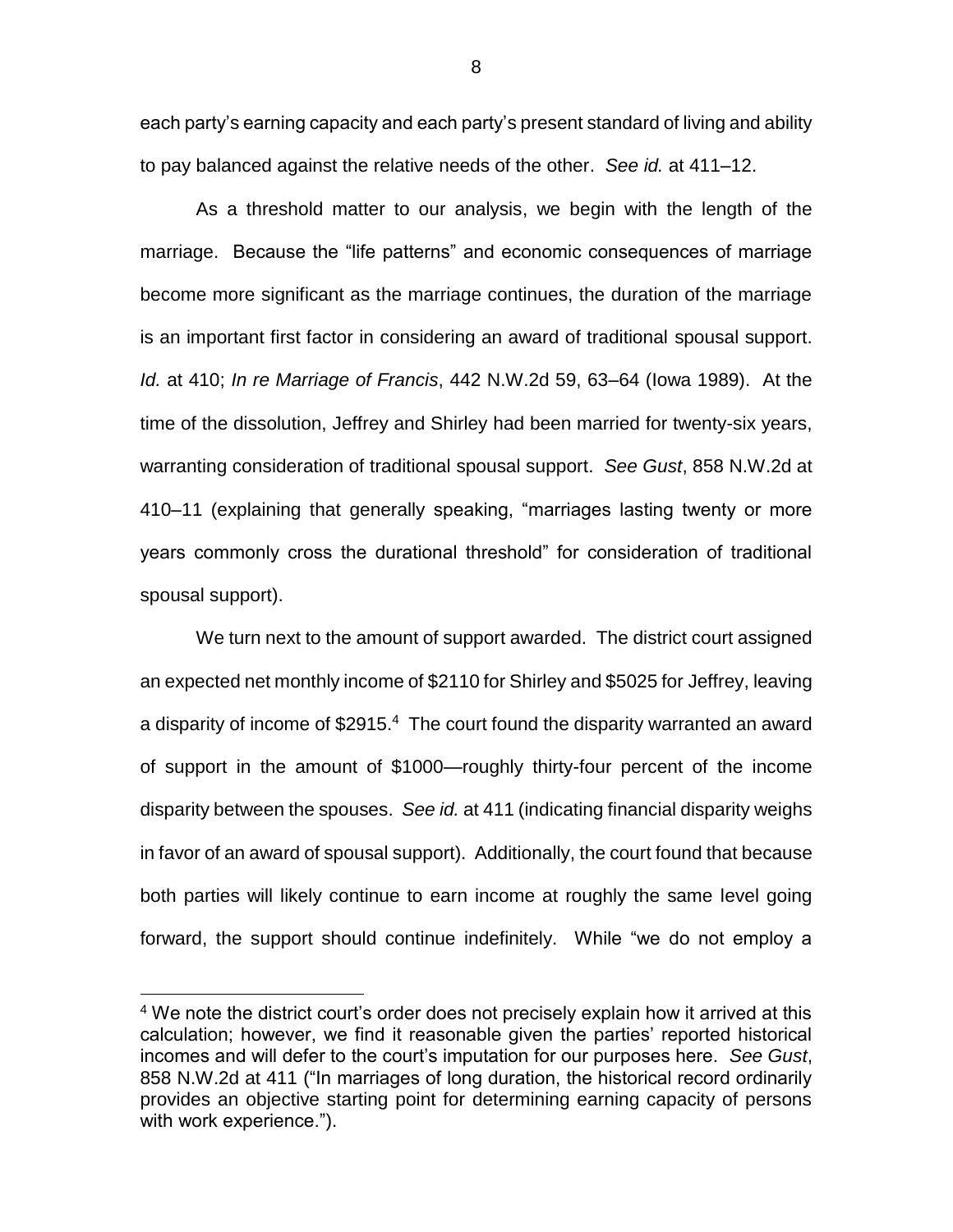mathematical formula to determine the amount of spousal support," it should be appropriately tailored to address and remedy any inequities resulting from the marriage. *Id*. at 411–12; *In re Marriage of Geil*, 509 N.W.2d 738, 742 (Iowa 1993); *In re Marriage of Grady-Wo*ods, 577 N.W.2d 851, 853–54 (Iowa Ct. App. 1998).

The amount of the award as a proportion of the disparity in income between the parties in the present case is likely within the bounds of our prior case law. *See Gust*, 858 N.W.2d at 412 (upholding an award equal to thirty-one percent of income disparity and noting awards in similar amounts). However, recent changes in federal income tax laws, and our supreme court's observation of the impact of these changes on previously upheld awards in similar amounts, warrant consideration. *See In re Marriage of Mann*, 943 N.W.2d 15, 21 (Iowa 2020) (noting that under the Tax Cuts and Jobs Act of 2017, spousal support payments are nondeductible and payments received are non-taxable income, making "the economic impact of [spousal support] on the paying spouse is greater today than it has been in the past" and specifically observing that "if the case were before us today on the same facts, a 31% award [as affirmed in *Gust*, 858 N.W.2d at 412,] would have a larger impact on the payor spouse . . . because of the tax change").

With this in mind, we turn to the duration of the support. At the outset, we note that both parties will have to at least initially accept a lower standard of living than what was enjoyed during the marriage. *See In re Marriage of Wegner*, 434 N.W.2d 397, 399 (Iowa 1988) ("When a marriage is dissolved, neither party usually has as much money available for self-support as was true before the breakup."). Each party will bear the costs and burdens of maintaining a single household.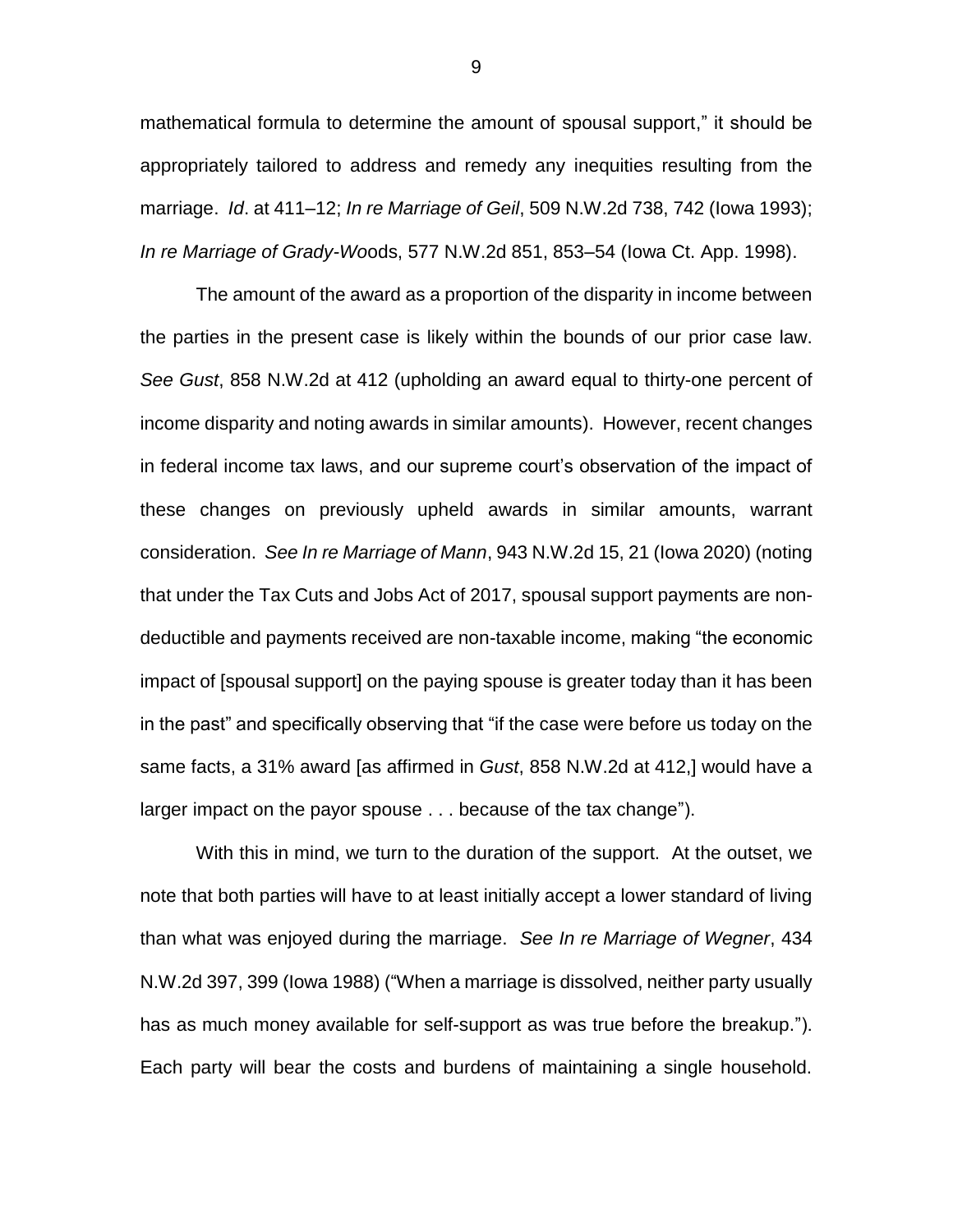Additionally, it is not expected that the eBay business and income derived from it will continue, resulting in a loss of roughly \$35,000 in income.

Traditional spousal support is payable for life or for so long as the dependent spouse is incapable of self-support. *See Grady-Woods*, 577 N.W.2d at 854. "Spousal support may end, however, where the record shows that a payee spouse has or will at some point reach a position where self-support at a standard of living comparable to that enjoyed in the marriage is attainable." *Gust*, 858 N.W.2d at 412; Iowa Code § 598.21A(1).

"In order to limit or end traditional support, the evidence must establish that the payee spouse has the capacity to close the gap between income and need or show that it is fair to require him or her alone to bear the remaining gap between income and reasonable needs." *Gust*, 858 N.W.2d at 412. Earning capacity is not necessarily dictated by actual income. *See id.* at 411; *Wegner*, 434 N.W.2d at 398–99 ("We have consistently examined the earning capacity of the [parties] beyond simply ascertaining present income.").

In determining the earning capacity of Shirley, the district court assigned an expected future income roughly equal to her current level and found it appropriate that support continue indefinitely because it was unlikely she would ever earn more. The court noted that Shirley is "very happy" at her current job and "appreciates the good benefits it offers," and the court found that "[f]orgoing marginally increased wages to maintain the significant retirement and health benefits available through the school district is not insensible."

Our supreme court recently affirmed a complete denial of spousal support to a spouse whose education and historic earnings were substantially less than his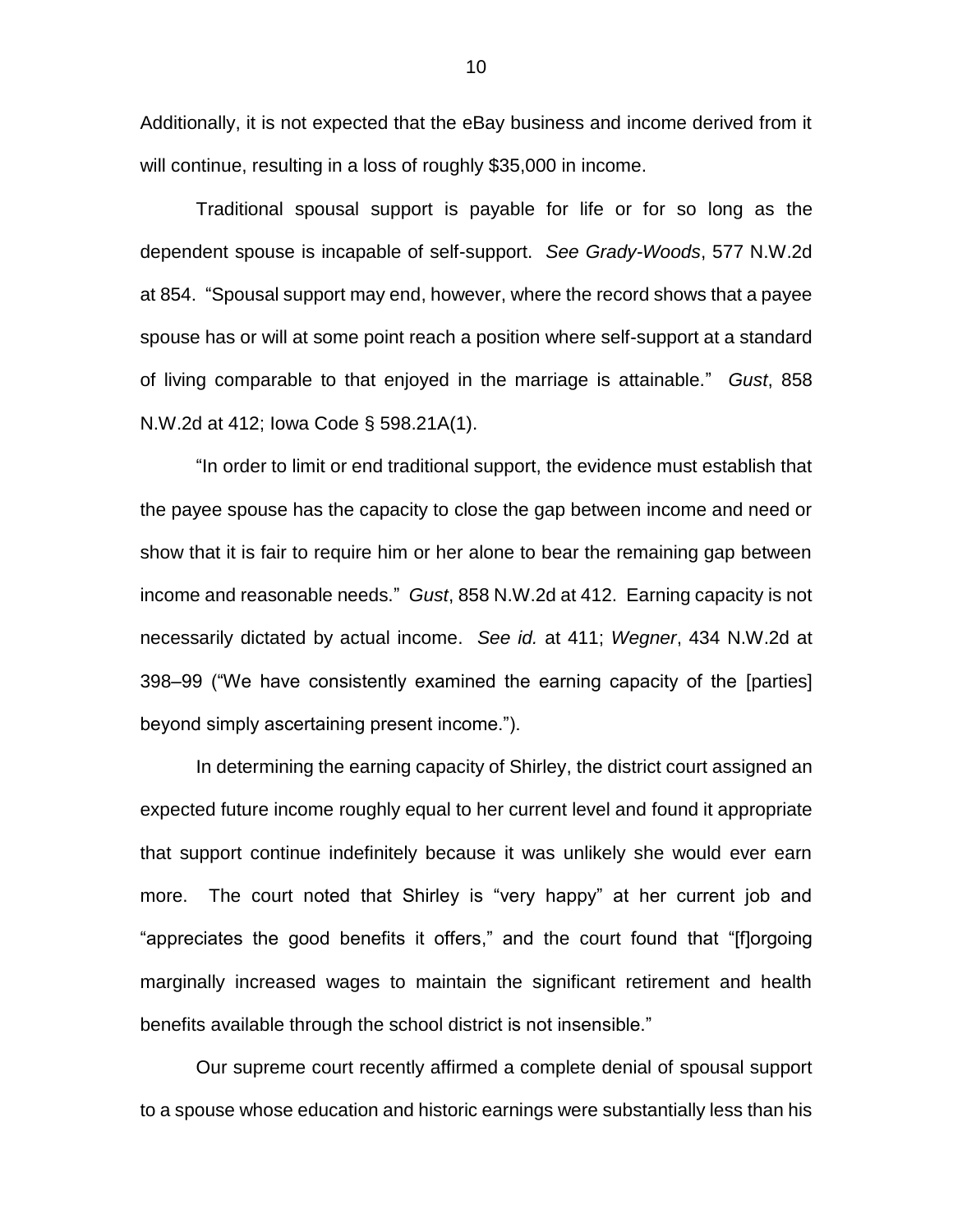spouse, finding that he was content with the less strenuous and more convenient work and that the modest employment left him with ample free time that he could have used to expand his economic prospects or domestic contributions. *Mann*, 943 N.W.2d at 17–22.

Keeping the amount of the support undisturbed, we find it unfair for Jeffrey alone to shoulder the burden of remedying the gap between Shirley's future income and needs indefinitely. This is particularly true when to accomplish the same would require Jeffrey to work over sixty hours per week, with Shirley working approximately half that amount. Here, the disparity in earning capacity between Shirley and Jeffrey is not entirely a result of Shirley sacrificing more lucrative employment for the marital enterprise or to enable Jeffrey's career advancement. Rather, a portion must be attributed to personal preference and for the type of work Shirley enjoyed. While it appears Shirley was the primary caregiver to the children before they reached school age, once the children were out of the house, Shirley choose to forgo employment opportunities with higher earning capacities because she preferred the accommodations her work at the school district provided.

At the time of the dissolution, both children had been out of the house for approximately fifteen years. Shirley had been working for the school district for approximately eighteen years. At trial, Shirley testified that she has no intention of leaving her job. She stated, "I feel safe there and secure so I would like to stay employed there at least until the age of 65 if I am well able."

Shirley testified that in the past she considered other types of employment, including careers in nursing, landscaping, and interior design. She stated that she considered going back to school or receiving training to pursue these careers, but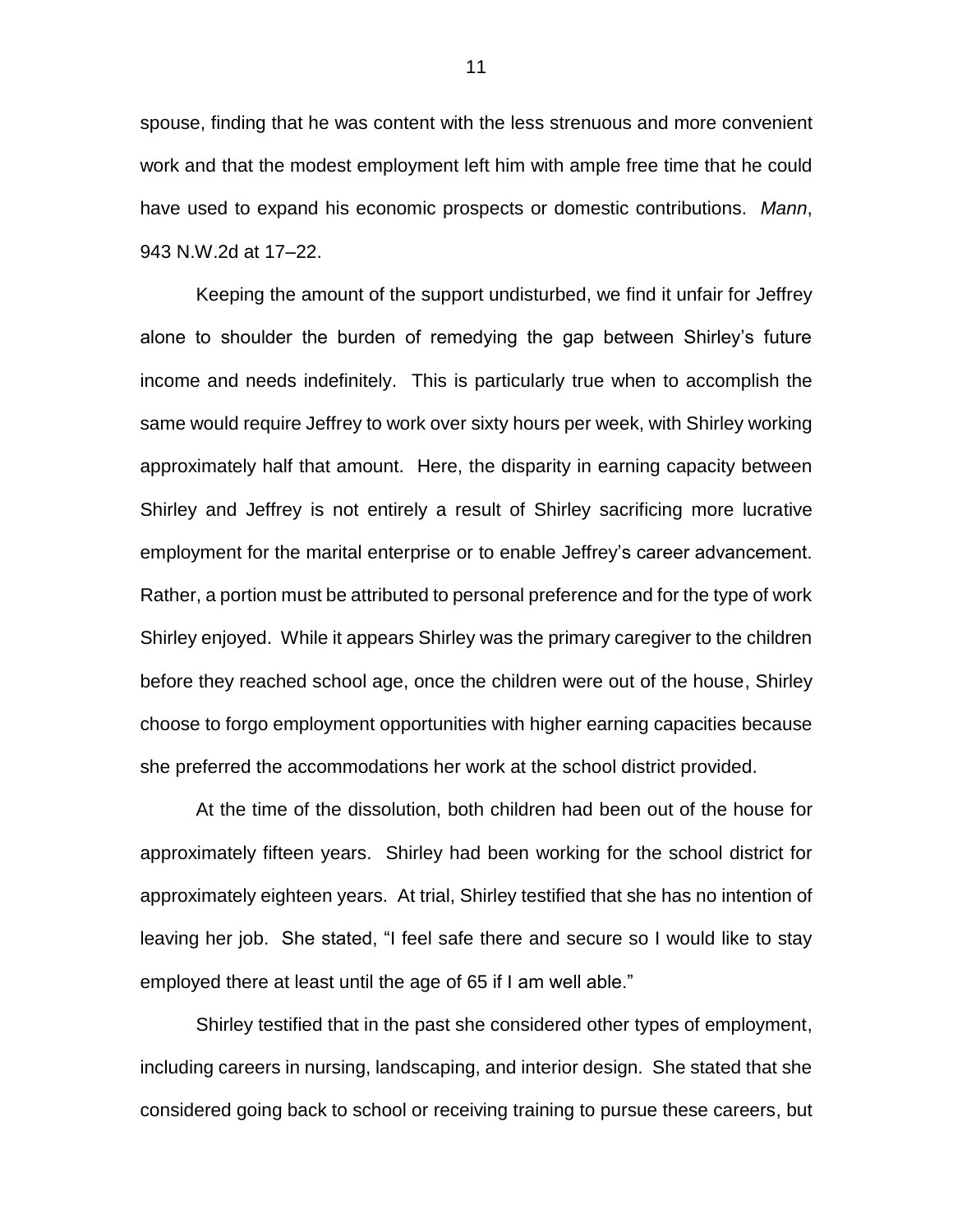uncertainty around whether she would enjoy school, the IPERS benefits offered through the school district, and her love of children kept her at her current job. She explained, "I love kids. And I—I don't think you should have to put a price on enjoying your job. Sure, I could go get a part-time job and work some more hours. But I shouldn't have to quit a job that I love." Shirley considered becoming a teacher, which would offer the same benefits and the ability to work with children; however, she explained that, "Sure, I'd love to be a school teacher, but I don't want the headaches that go along with it. I like to leave at 3:30 and not to worry about meetings . . . ."

In the past, Shirley worked at jobs that offered the prospect of higher earning capacity. She worked at Kraft Heinz part-time for approximately one-andone-half years before quitting, finding the work difficult and unenjoyable. Shirley acknowledges the availability of more lucrative jobs and that she is still capable and qualified to perform them; however, she does not believe the possibility of higher earning capacity outweighs the non-economic benefits of her current employment.

We recognize Shirley's preference to work only until 3:30 p.m. and the flexibility to set her own hours in the summer. However, for the purposes of awarding spousal support, it is equitable, under some circumstances, to assign earning capacity based on more lucrative employment for which the spouse is qualified but does not prefer. *See Wegner*, 434 N.W.2d at 398–99 (affirming a court of appeals decision holding that the district court erred in neglecting to recognize the opportunity available to a spouse seeking maintenance to work at a meat-packing plant for a higher wage than earned at a popcorn plant that she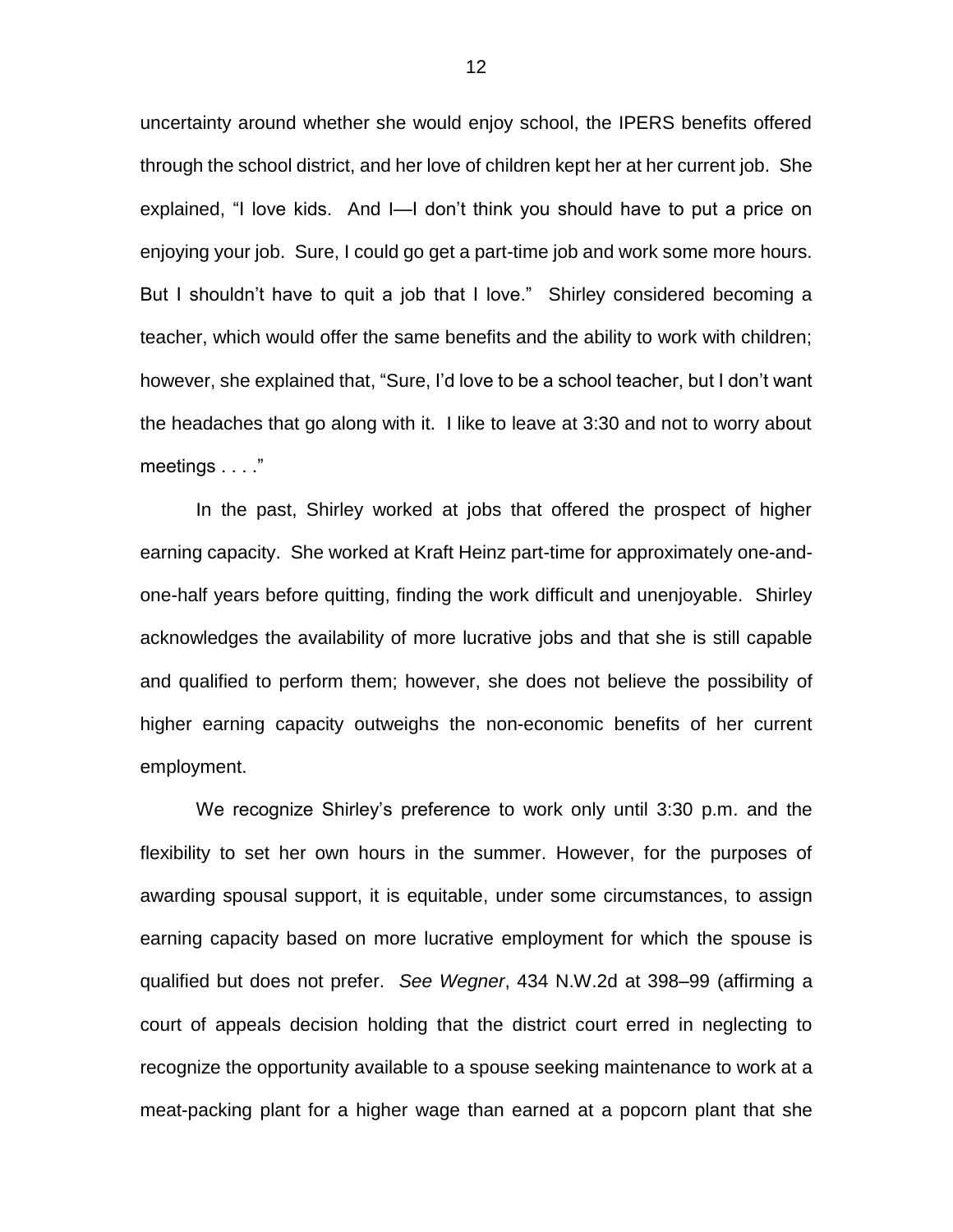preferred); *In re Marriage of Wahlert*, 400 N.W.2d 557, 560–61 (Iowa 1987) (holding payor husband should not pursue unprofitable farming operation when he could earn more as a laborer); *see also Ellis v. Ellis*, 262 N.W.2d 265, 267 (Iowa 1978) (stating "obligations in and apart from family life compel many persons to maintain employment which may be difficult, undesirable and even physically or mentally painful").

It is important that every person balance the fulfillment and compensation of employment; however, following dissolution, we do not find it equitable for Jeffrey to subsidize Shirley's preference for the remainder of his life. Also important in considering an award of spousal support is the obligation placed on the payor spouse balanced against their needs and ability to pay. "[B]oth parties, if they are in reasonable health, need to earn up to their capacities in order to pay their own present bills and not lean unduly on the other party for permanent support." *Wegner*, 434 N.W.2d at 399.

Jeffrey worked throughout college and earned his degree before the marriage. It is apparent Jeffrey has exhibited a strong work ethic throughout the marriage. Shirley acknowledged, "[Jeffrey] has worked 60 hours at Kraft for 20 years. He has done an eBay business seven days a week, a minimum of four hours a day." Jeffrey started out as a team member at Kraft Heinz, receiving the lowest offered pay. He worked his way from the floor of the factory to his current managerial position. However, Jeffrey reports significant stress from his job and believes it has negatively affected his health.

Further support to the reduction in the length of spousal support is the sizable equalization payment Shirley is to receive as a part of the property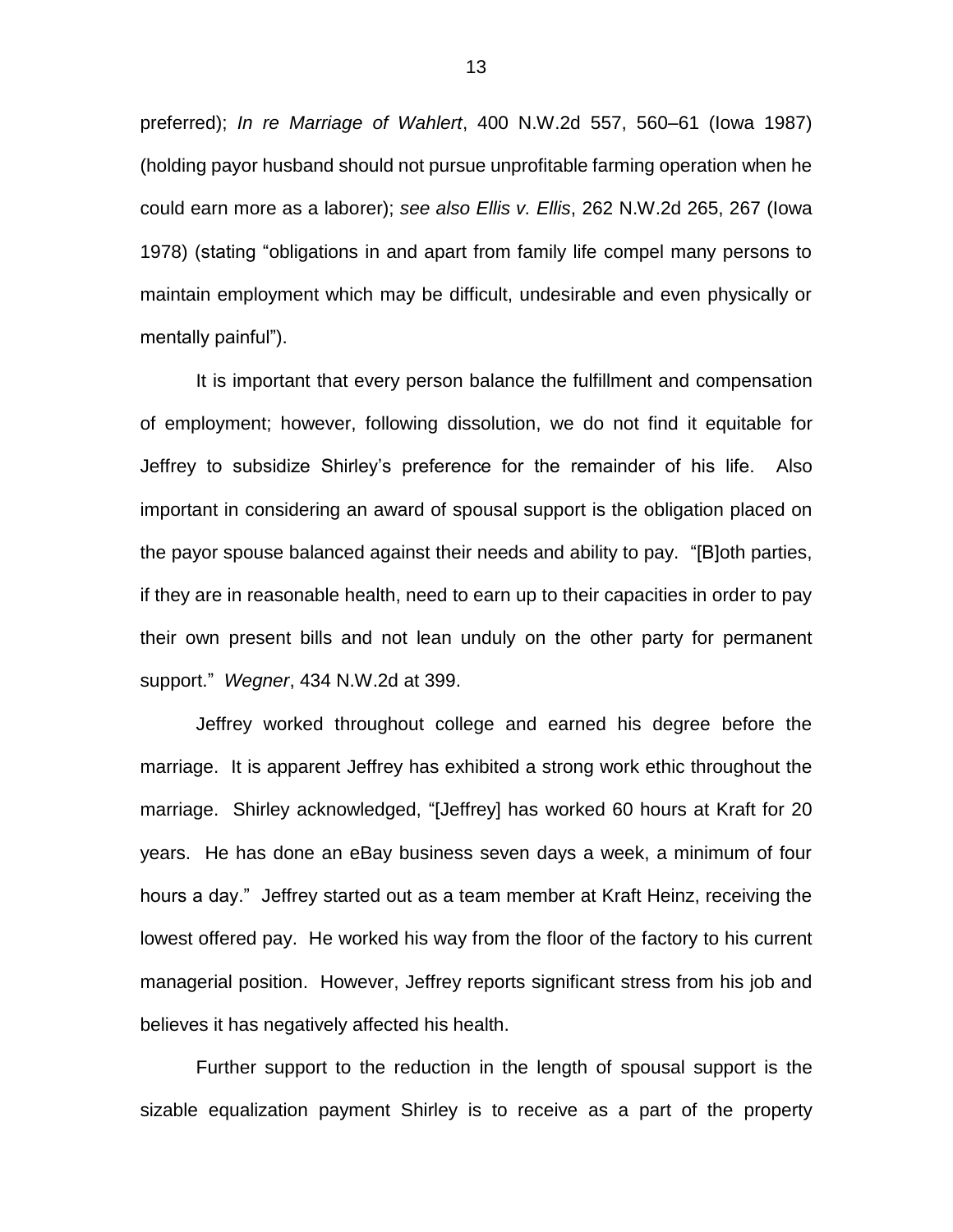distribution.<sup>5</sup> "We consider [spousal support] and property division together in assessing their individual sufficiency. They are neither made nor subject to evaluation in isolation from one another." *In re Marriage of McLaughlin*, 526 N.W.2d 342, 345 (Iowa Ct. App. 1994); *In re Marriage of Smario*, No. 10-1274, 2011 WL 2089593, at \*1 (Iowa Ct. App. May 25, 2011). The court ordered a property equalization payment of \$279,888 to be paid by Jeffrey to Shirley. As a part of the property distribution, Shirley will receive \$80,000 in immediately available cash and \$160,000 deposited into an IRA, as well as \$500 monthly payments until the property judgment is fully satisfied. Shirley also received inherited funds of \$24,000, which are currently held in a bank account. Shirley's IPERS and Jeffrey's pension were equitably divided under the *Benson* formula. *See In re Marriage of Benson*, 545 N.W.2d 252, 255 (Iowa 1996). The extent of debt assigned to Shirley is post-separation credit card debt of approximately \$8000. The parties' residence was also ordered to be sold, with the proceeds divided equally between the parties subject to payment of expenses and mortgage,

 $\overline{a}$ 

<sup>&</sup>lt;sup>5</sup> The court ordered a property distribution equalization payment in the amount of \$279,888. The payment was to be satisfied as follows:

<sup>1. \$40,000</sup> cash by January 15, 2020;

<sup>2.</sup> Prompt execution of a QDRO, prepared by [Shirley's] counsel, for the transfer of \$160,000 from [Jeffrey's] 401(k) to an Individual Retirement Account (IRA) set up by [Shirley] to receive those funds;

<sup>3. \$40,000</sup> from [Jeffrey's] share of proceeds from the sale of the marital homestead . . . ; and

<sup>4.</sup> Installment payments of \$500 on the 15th day of each month, beginning February 15, 2020, and continuing until the property judgment is fully satisfied.

As explained in section III.B below, we reduce the equalization payment by \$1750.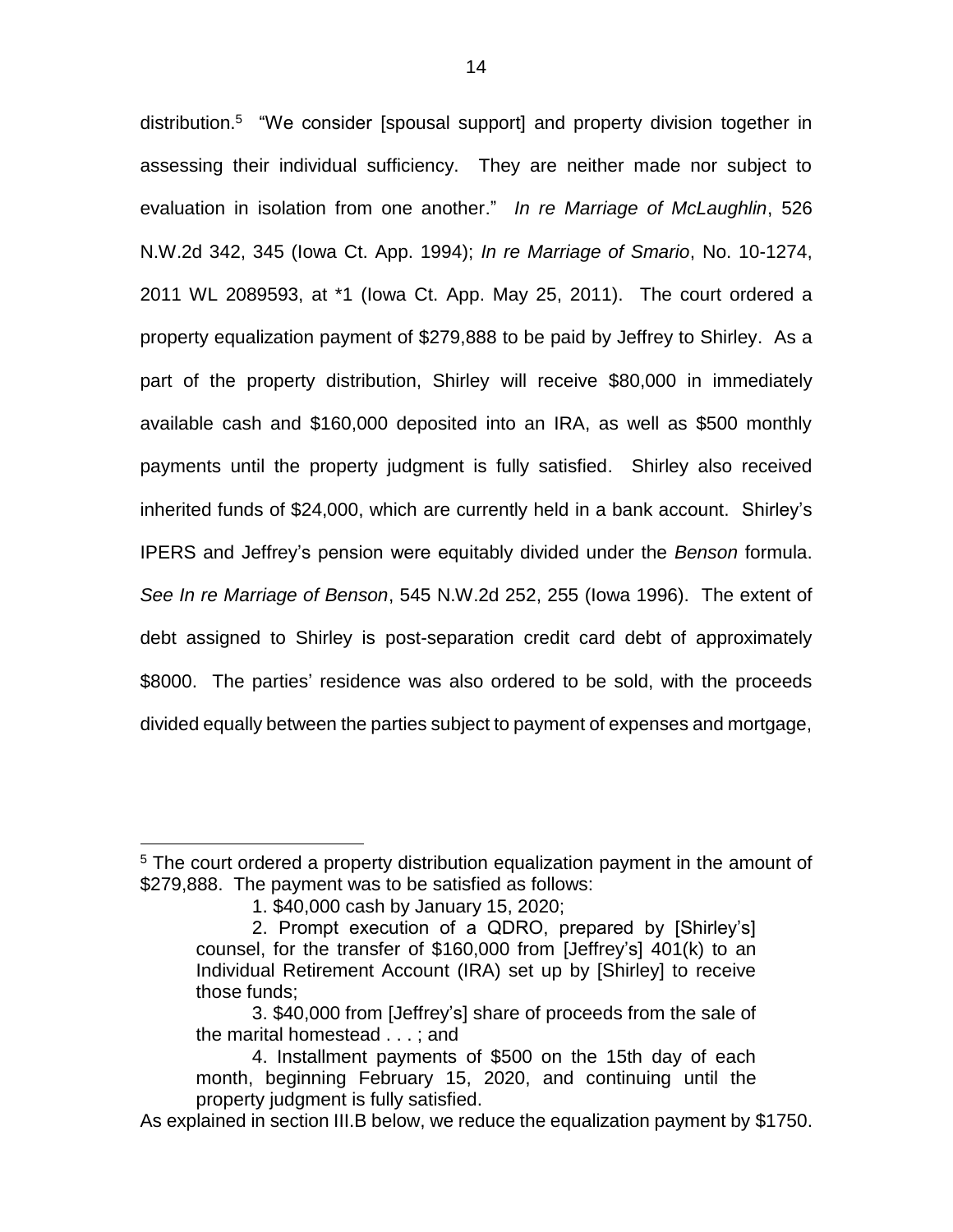and payment to Shirley of the first \$40,000 of Jeffrey's share to be applied toward Shirley's property settlement.

Finally, although future retirement often raises too many speculative issues to be productively considered at the time of an initial spousal support award, we note that the parties' retirement benefits have been equitably divided per the *Bensen* formula. *Gust*, 858 N.W.2d at 416. Therefore, it would seem any postretirement support obligation placed on Jeffrey will be drawn from assets already equitably divided, and the payments received by Shirley could be considered cumulative. *See In re Marriage of White*, 537 N.W.2d 744, 747 (Iowa 1995) (affirming the district court's denial of spousal support where a substantial disparity in income existed but the parties' retirement benefits were divided through property distribution).

We believe Shirley is capable of self-support at "a standard of living reasonably comparable to that enjoyed during the marriage," and the award of traditional spousal support is inequitable given the circumstances. *See* Iowa Code § 598.21A(1)(f). We find it equitable to shorten Jeffrey's spousal support obligation as Shirley has an opportunity to become self-sufficient. We modify the duration of the spousal support of monthly payments of \$1000 to terminate after a period of five years.

## **B. Property Division**

At the time of trial, the parties lived separately. When they separated, Shirley took only her clothing and personal belongings with her, leaving Jeffrey in the marital home with much of the personal property acquired during the marriage. The parties agreed that because Shirley was not interested in possessing any of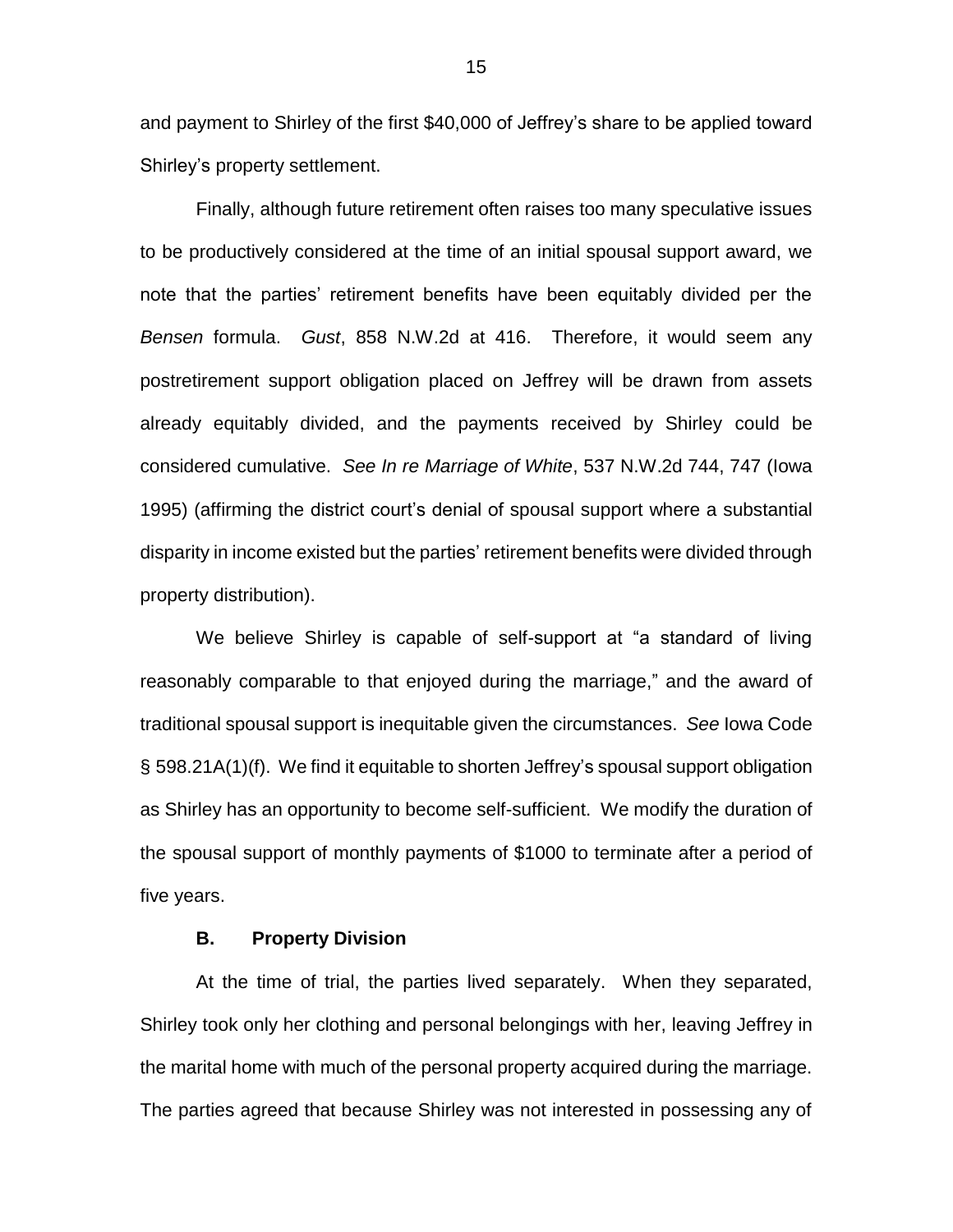the household property, Jeffrey could keep the remaining contents of the home and account for the disparity through the equalization payment. Jeffrey's submitted financial affidavit values the household contents at \$8000. Shirley's financial affidavit values the household contents at \$3500 with a footnote denoting that the "parties have divided personal property—[Jeffrey] has difference in value."

At trial, both parties acknowledged they reached an agreement regarding personal property division. Shirley's counsel explained, "[Shirley] [doesn't] really want anything out of there, but [Jeffrey] should have at least \$3,500 attributed to [Jeffrey] retaining marital assets," and Jeffrey's counsel confirmed that "we're okay saying that [Jeffrey] got \$3,500 in excess of what [Shirley] received." The district court clarified the parties' agreement asking Shirley's counsel the following:

Q. . . . Are you asking that the \$3500 be put on Ms. Flaherty's side of the ledger, or are you saying \$3500 is the value of all of the personal property? . . . . A. What she, I think, has testified is she's not interested in going back in and picking out couches and chairs, and I think clearly he has more by way of personal assets because she left with clothes and not a heck of a lot else. We also understand that—

Q. I get that. I just don't know if I should value—if I put on her side of the ledger 3500 or 1750. A. Our suggestion is he keeps what he got. She keeps what she's got. He's gotten 3700—or whatever I said—more—3500 more by way of assets than she got...

The court's decree stated:

Each party will retain the personal property and household belongings in her or his possession. . . . The parties agree that [Jeffrey] is retaining more personal property and household belongings than [Shirley] is, and that an additional \$3500 should be awarded to her in the property distribution to account for this disparity. The court approves that agreement.

Jeffrey contends the district court valued the remaining household contents

at \$3500, considering them shared marital property and asks that a reduction of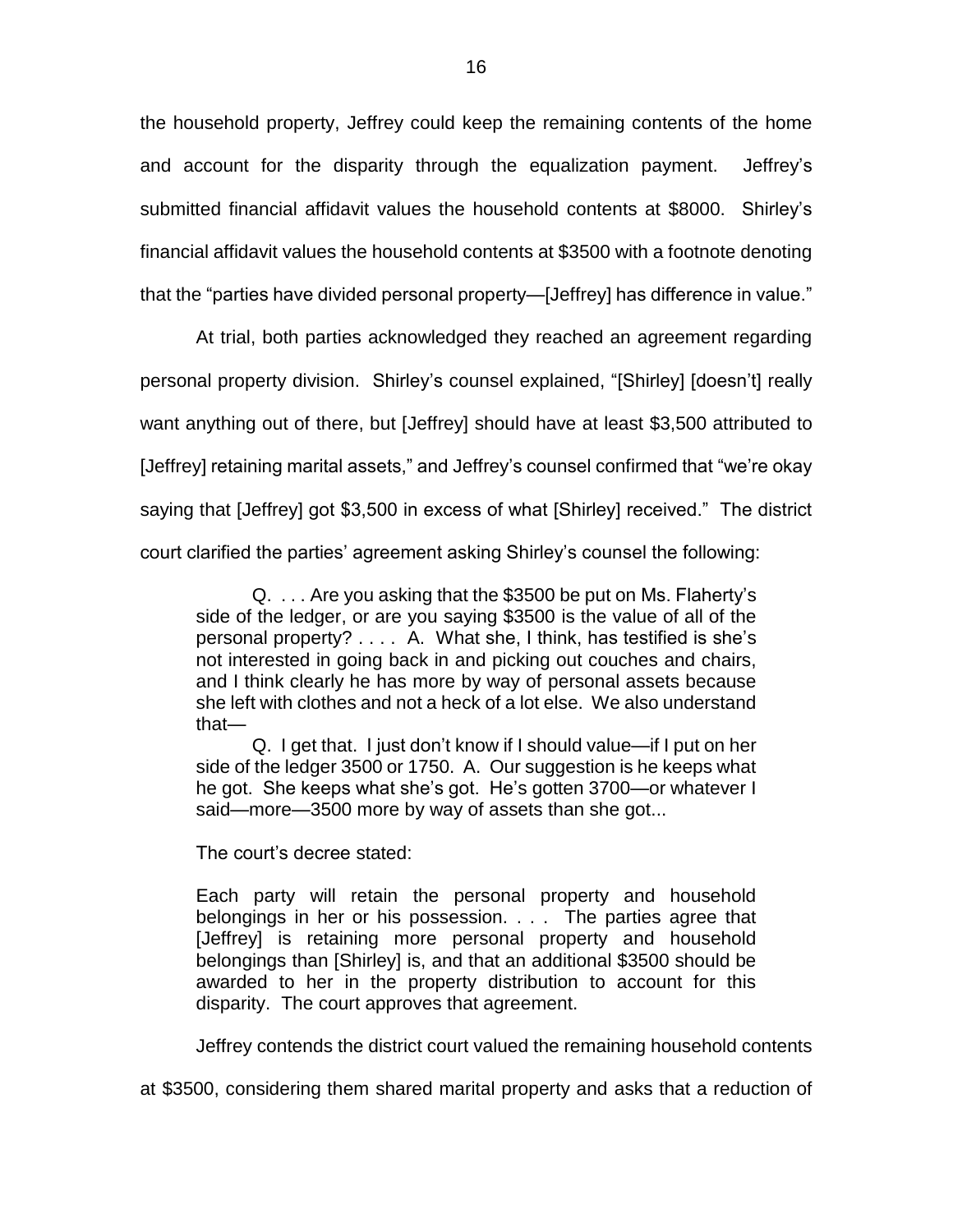\$1750 be made to the equalization payment to account for his one-half interest. We agree that a reduction of \$1750 should be made to the equalization payment. The record establishes that this is what the parties agreed to concerning their personal property. We modify the district court's order with respect to the property distribution by reducing the amount owed to Shirley by \$1750.

# **C. Qualified Domestic Relations Order**

 $\overline{a}$ 

The district court found that \$276,388 should be transferred from Jeffrey to Shirley to equalize their property distribution. To effectuate the transfer, the district court used, among other things, Jeffrey's 401(k) plan as a funding source. The court ordered for "prompt execution of a QDRO, prepared by [Shirley's] counsel, for the transfer of \$160,000 from [Jeffrey's] 401(k) to an Individual Retirement Account (IRA) set up by [Shirley] to receive those funds."

At the time of trial in July 2019, Jeffrey's 401(k) plan had a value of \$270,404. At the time the QDRO was filed in March 2020, some of the assets held in Jeffrey's 401(k) plan had decreased in value due to the market decline caused by the COVID-19 pandemic. $6$  Jeffrey asked the court to revise its order to reflect the recent downturn in the market, asserting that the \$160,000 payment funded by the 401(k) and effectuated through the QDRO was intended to divide the assets

<sup>&</sup>lt;sup>6</sup> The QDRO was entered on March 10, 2020. After filing a motion for a revised QDRO, the district court vacated the QDRO and set the matter for hearing. Jeffrey submitted an account summary for his 401(k) dated March 26, 2020. Jeffrey attributes a decrease in value of \$22,000 to his 401(k) plan due to the decline in market price of stocks held in his portfolio. He states, "[the] plan dropped from approximately \$270,404 to \$263,167 even though Jeffrey had contributed an additional \$15,000.00 to this plan after the date of the trial. Therefore, the overall decline in this account which occurred post-trial and pre-QDRO was approximately \$22,000.00."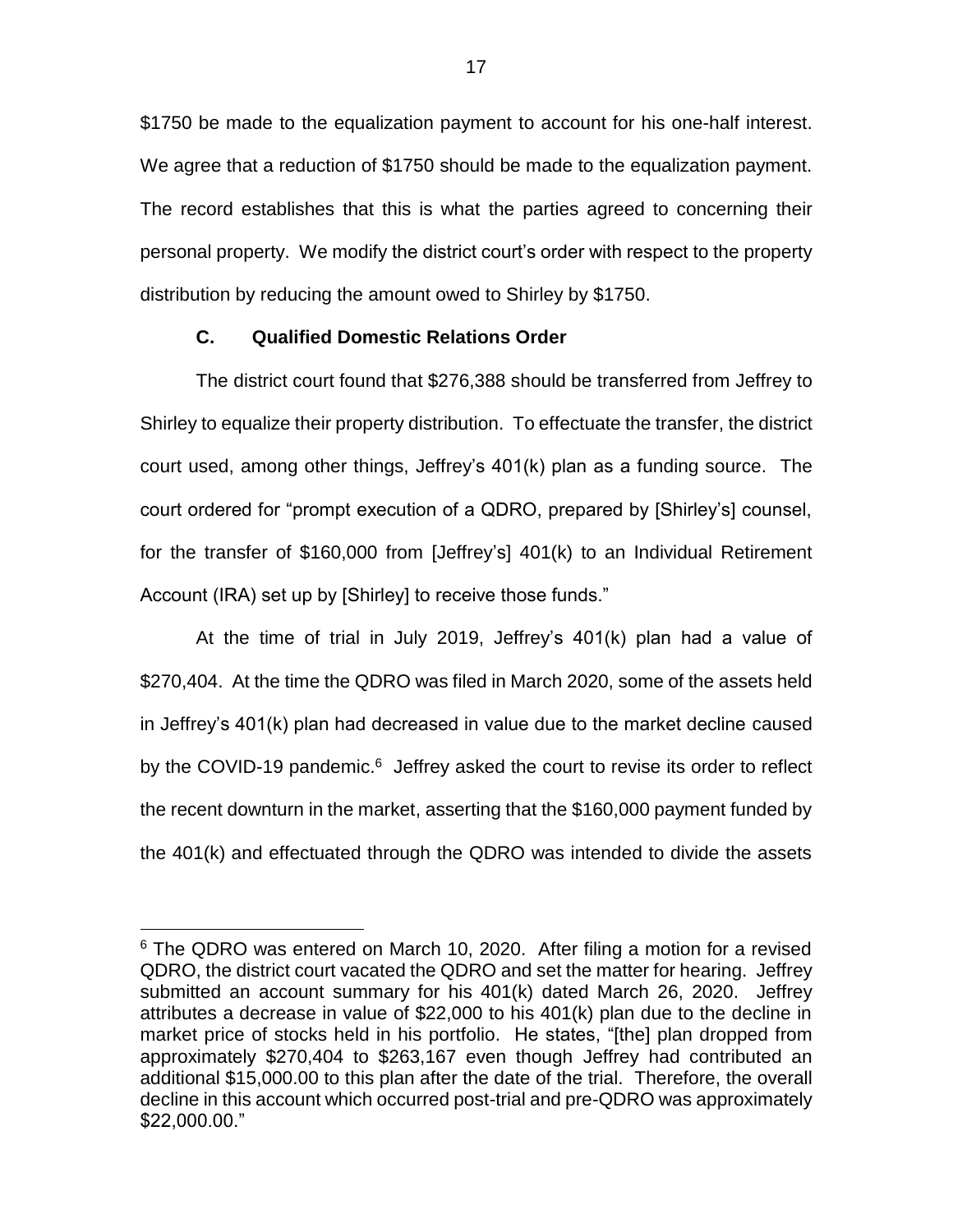of Jeffrey's 401(k) equally between the parties and thus the payment amount

should be modified to reflect the plan's current value. The district court responded,

The court is put in the position of interpreting its own decree and Rule 1.904 ruling. Although it would not be the case for many of the divorces this court has presided over, I do actually remember my reasoning and intentions as to [Jeffrey's] Kraft/Heinz 401(k) and the related qualified domestic relations order.

Unlike many QDROs, the QDRO in this case was intended only to be the vehicle or mechanism to effectuate part of the property equalization. A significant sum of money needed to be transferred from [Jeffrey] to [Shirley] to achieve an equitable division of their marital estate. Because there were not correspondingly significant sums of liquid assets outside of tax-advantaged retirement accounts, this court devised a scheme of transfer that accessed a number of money sources and would hopefully leave the parties on more equal terms as far as cash for the short-term and retirement assets for the long-term.

The court did not intend what Jeffrey now argues: that the 401(k) was to be divided by Benson formula or, in fact, any formula. The intention was that the 401(k) would be one of the several sources of sums certain. And the QDRO was only the vehicle or mechanism to get that transfer made. The court valued the marital estate as of the date of trial and ordered how it would be satisfied. To reduce the amount of money [Shirley] would now get would effectively re-value the marital estate as of today's date or would constitute a modification of the property division.

The record establishes that the 401(k) plan was to be used simply as a

funding source to effectuate a portion of the property distribution. The district court considered the value of the plan at the time of trial and ordered a sum certain amount, \$160,000, of the equalization payment to be funded from the plan. The court correctly considered the values of the asset at the time of trial. *See In re Marriage of Keener*, 728 N.W.2d 188, 193 (Iowa 2007) ("The assets should then be given their value as of the date of trial. The purpose of determining the value is to assist the court in making equitable property awards and allowances." (citations and internal quotation marks omitted)).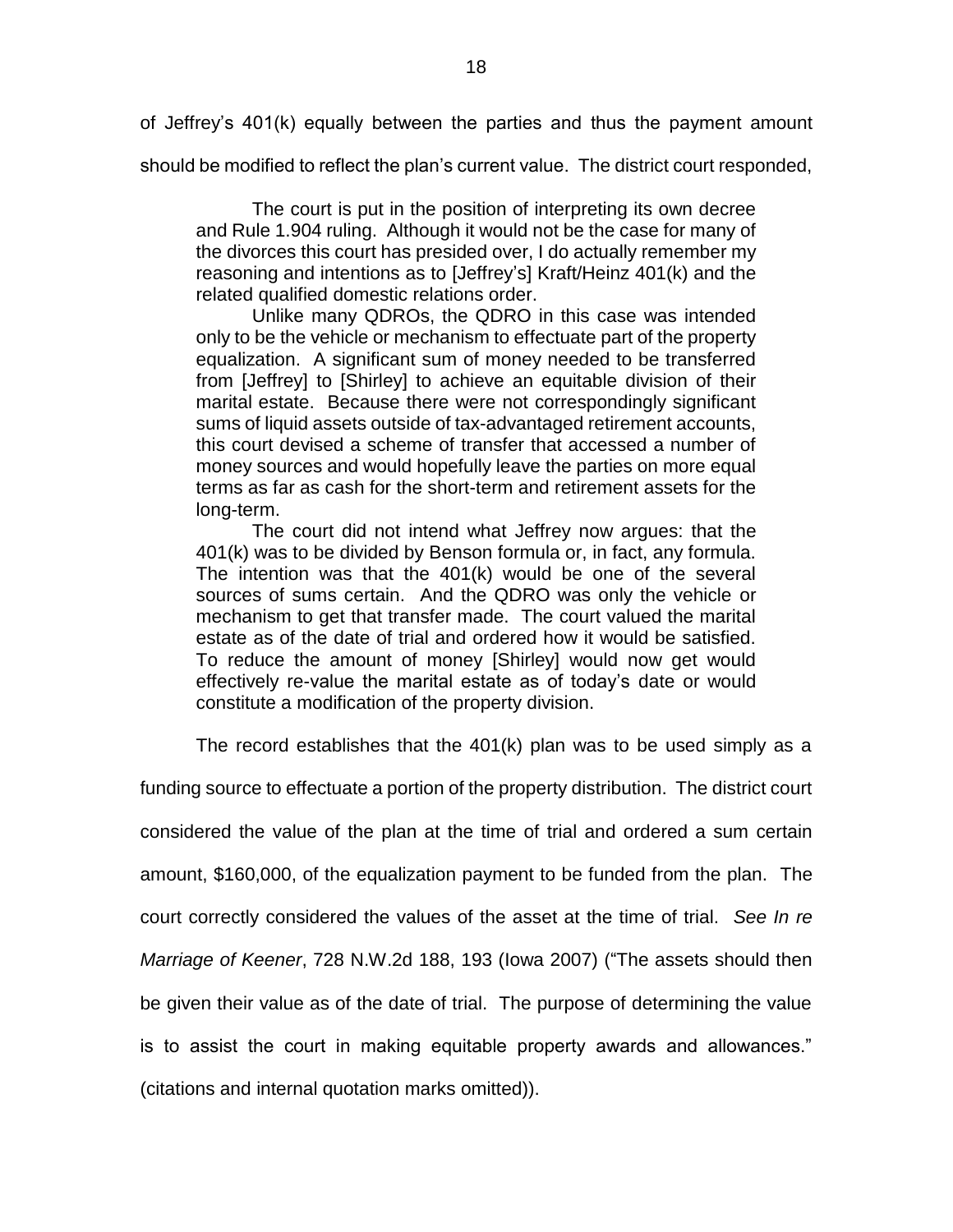The district court addressed Jeffrey's argument and confirmed its intention that the 401(k) was to be treated as a source of funding for a portion of the equalization payment in a sum certain. That certain securities decreased in market value subsequent to the decree does not change the original intent of the order and does not warrant alteration where the transfer ordered was a sum certain and contemplated as a portion of the equalization payment calculated based on the values of the assets at the time of trial. *See In re Marriage of Veit*, 797 N.W.2d 562, 565 (Iowa 2011) (affirming the district court's enforcement of a decree's language ordering payment in an amount certain despite the parties' incorrect understanding of tax consequences at the time of entering the initial QDRO and in allowing reformation of the QDRO or utilizing other assets to accomplish payment); *In re Marriage of Brown*, 776 N.W.2d 644, 650–53 (Iowa 2009) (looking to decree to find original intent as to how pension should be distributed through later QDRO); *In re Marriage of Kalkwarf*, No. 02-1309, 2003 WL 21230413, at \*3 (Iowa Ct. App. May 29, 2003) (finding the payment of cash installments as a part of property distribution equalization equitable).

We find the overall property distribution equitable under the circumstances and affirm the district court's use of the 401(k) as a funding source for a portion of the equalization payment in the amount of \$160,000.

## **D. Trial Attorney Fees**

The district court ordered that Jeffrey contribute \$3000 towards Shirley's attorney fees. Jeffrey asks that each party pay their own attorney fees. An award of attorney fees is not a matter of right, but rests within the court's discretion. *See In re Marriage of Kern*, 408 N.W.2d 387, 390 (Iowa Ct. App. 1987). The court